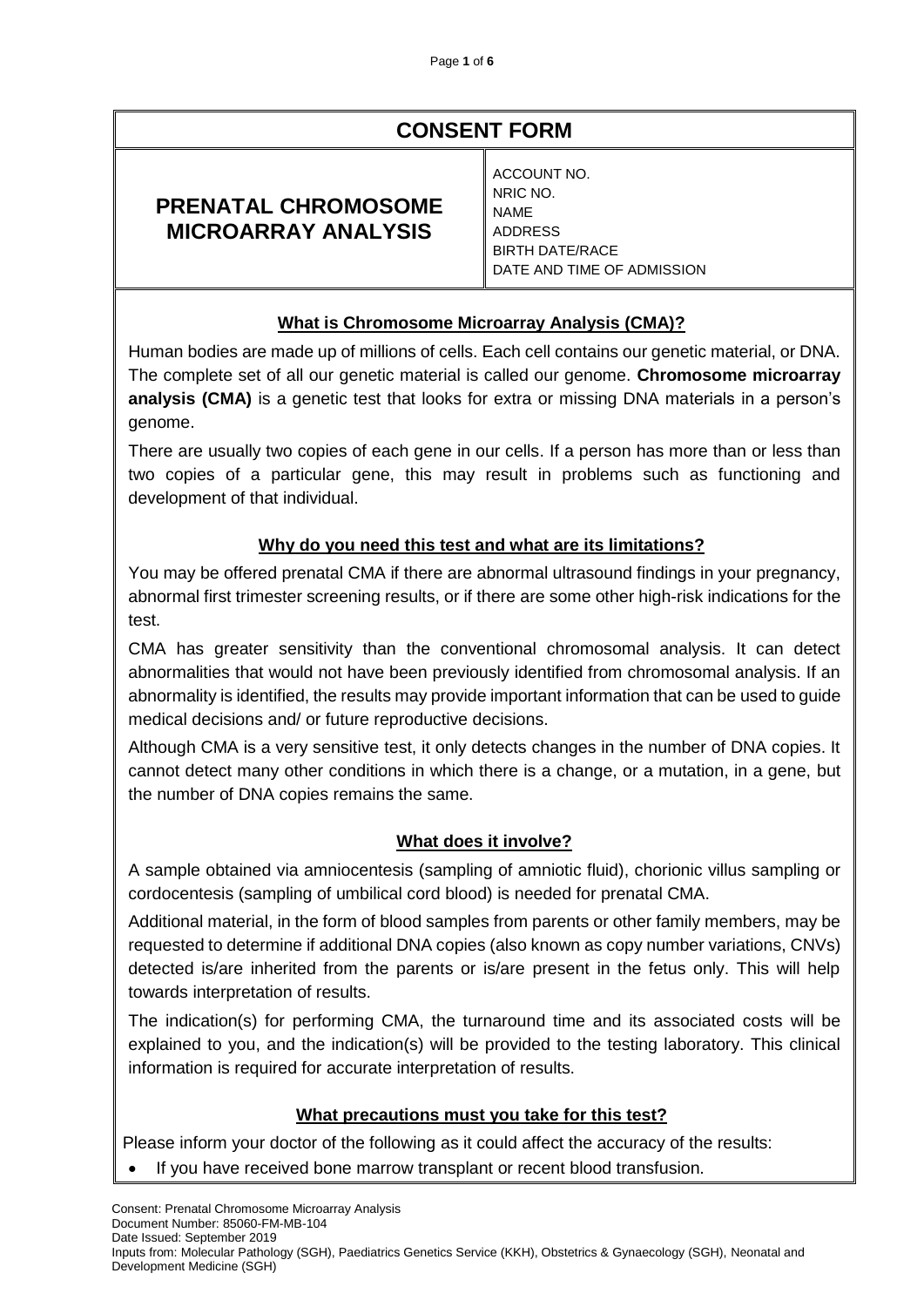- If the pregnancy is as a result of egg, sperm or embryo donation.
- If you or your partner are closely related biologically.

## **What are the concerns of the test?**

- The interpretation of the test results is based on the necessary clinical information which the laboratory has access to, as at the date of issuance of the report.
- A "normal" prenatal CMA report (no clinically significant CNVs detected) does not exclude all genetic conditions in the fetus being tested. It does not guarantee that the fetus being tested will be healthy, or will not develop diseases later in life.
- All genetic tests have limitations. False negative and false positive results, though rare, may occur.
- Additional material may be required if the sample collected is insufficient, damaged in handling or not viable.
- CMA detects virtually all the established cytogenetically defined microdeletions and microduplications greater than 400 kb. However, some CMA gains or losses may be associated with phenotypes that vary from normal to severe. It may not be possible to predict what the phenotype will be in a particular individual, and may not be reported.
- As Prenatal CMA looks at targeted regions of the genome covering almost the entire genome, it can generate a lot of data from one test. Although most of this information is useful, the data can be difficult to interpret, and can lead to results that are of uncertain or of unknown significance. Further confirmation test may be required to ascertain if the variation in genome is clinically significant
- Sometimes, CMA testing may also reveal unexpected results, particularly for conditions that appear later in life, which a person may not want to know about. Some families find it difficult to deal with these results.
- Genetic testing of parents may reveal information about yourself, your fetus or your family. For example, the test may reveal non-paternity, the use of an egg or sperm donor, or that the parents are closely related biologically.
- Genetic test results may result in some forms of discrimination (insurance, employment or other) as they form part of your medical record and may be accessed by and/or disclosed to a third party who has obtained my necessary consent or when such access is otherwise allowed or required by law.
- The test results may reveal incidental findings not related to the original indication for the test. Please discuss this further with your clinician.

#### **What will happen to your test results and sample once the test is complete?**

Due to the complexity of the test, your results will only be made available to you by your ordering clinician, genetic counsellor or suitably qualified and appointed healthcare professional.

After testing is completed, the unused sample may be destroyed or anonymised, stored and used for laboratory internal validation, quality control and process development. When anonymised, any results obtained cannot be traced to the original source and no further results will be reported. In all instances, the sample will be handled according to laboratory retention and storage policy. No other tests other than those authorised will be performed. Your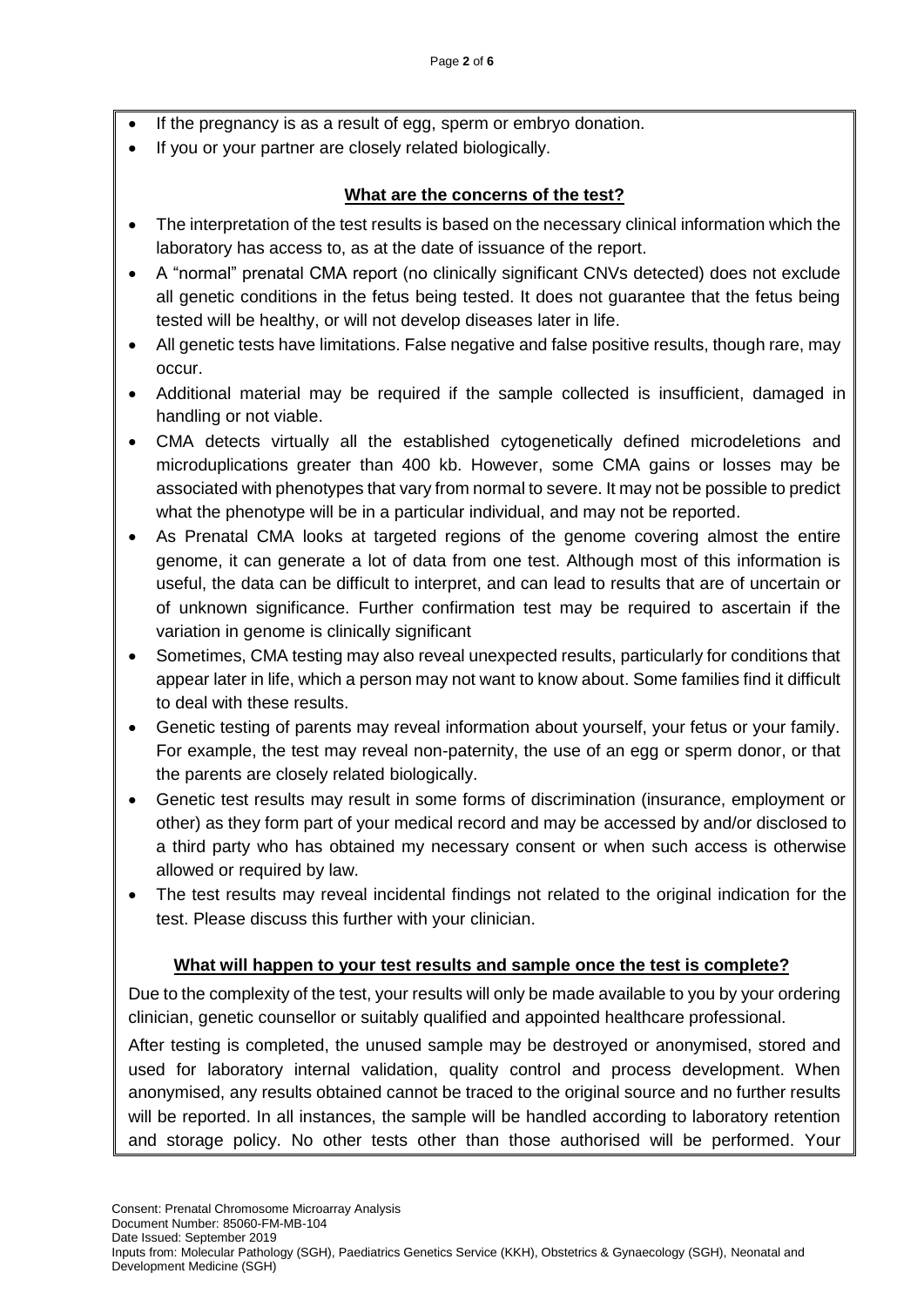information and records will be maintained according to the hospital's standard policies on medical confidentiality.

#### **What are your options?**

Participation in the test is voluntary. You can withdraw from the test before completion of the test, you can do so by requesting your ordering clinician to inform the laboratory but you will be charged for the full cost of the test.

#### **Others (to be filled by Medical Practitioner) [if applicable]**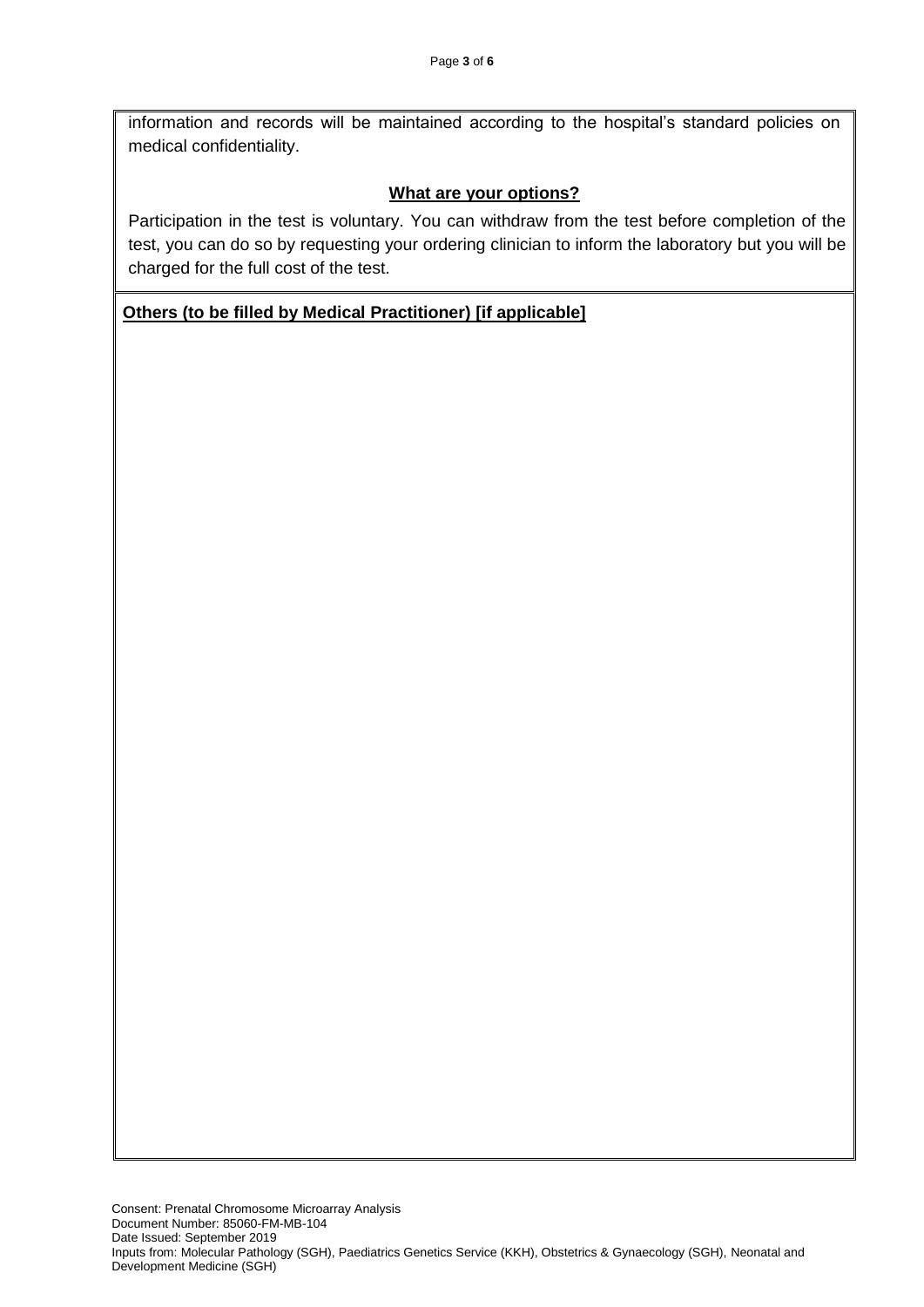|    | <b>Part I - Patient's Declaration</b>                                                                                                                                                                                                                                                             |                          |  |  |
|----|---------------------------------------------------------------------------------------------------------------------------------------------------------------------------------------------------------------------------------------------------------------------------------------------------|--------------------------|--|--|
| 1. | (NRIC/Passport No. _____________<br>$\mathbf{I}$ ,<br>have read this information sheet and confirm that I understand the nature, purpose, concerns, and<br>limitations with regard to <b>Prenatal Chromosome Microarray Analysis</b> ("Test").                                                    |                          |  |  |
|    |                                                                                                                                                                                                                                                                                                   |                          |  |  |
| 2. | I understand and agree that the Test will be performed by the appropriate SingHealth institution (with<br>the involvement of external service providers if necessary) and I will be admitted and/or registered as<br>a patient of that SingHealth institution ("Hospital").                       |                          |  |  |
| 3. | I agree and give permission for my clinical details, sample(s) or derivatives, and any personal data set<br>out in the accompanying test order form to be used by my ordering clinician and/or the Hospital for<br>performing the Test and any necessary follow-up actions.                       |                          |  |  |
| 4. | I acknowledge that the concerns listed are not intended to be exhaustive. I have had an opportunity<br>to ask for more information about (i) the above-mentioned concerns; (ii) the concerns in general; and<br>(iii) specific concern(s) of relevance to me during pre-test genetic counselling. |                          |  |  |
| 5. | I hereby consent to the Test.                                                                                                                                                                                                                                                                     |                          |  |  |
|    |                                                                                                                                                                                                                                                                                                   |                          |  |  |
|    | (Signature/[*Left/Right] Thumbprint of Patient)                                                                                                                                                                                                                                                   | (Date of Signing)        |  |  |
|    | (Name of Witness)                                                                                                                                                                                                                                                                                 | (Designation of Witness) |  |  |
|    | (Signature of Witness)                                                                                                                                                                                                                                                                            | (Date of Signing)        |  |  |

**\* Please delete accordingly**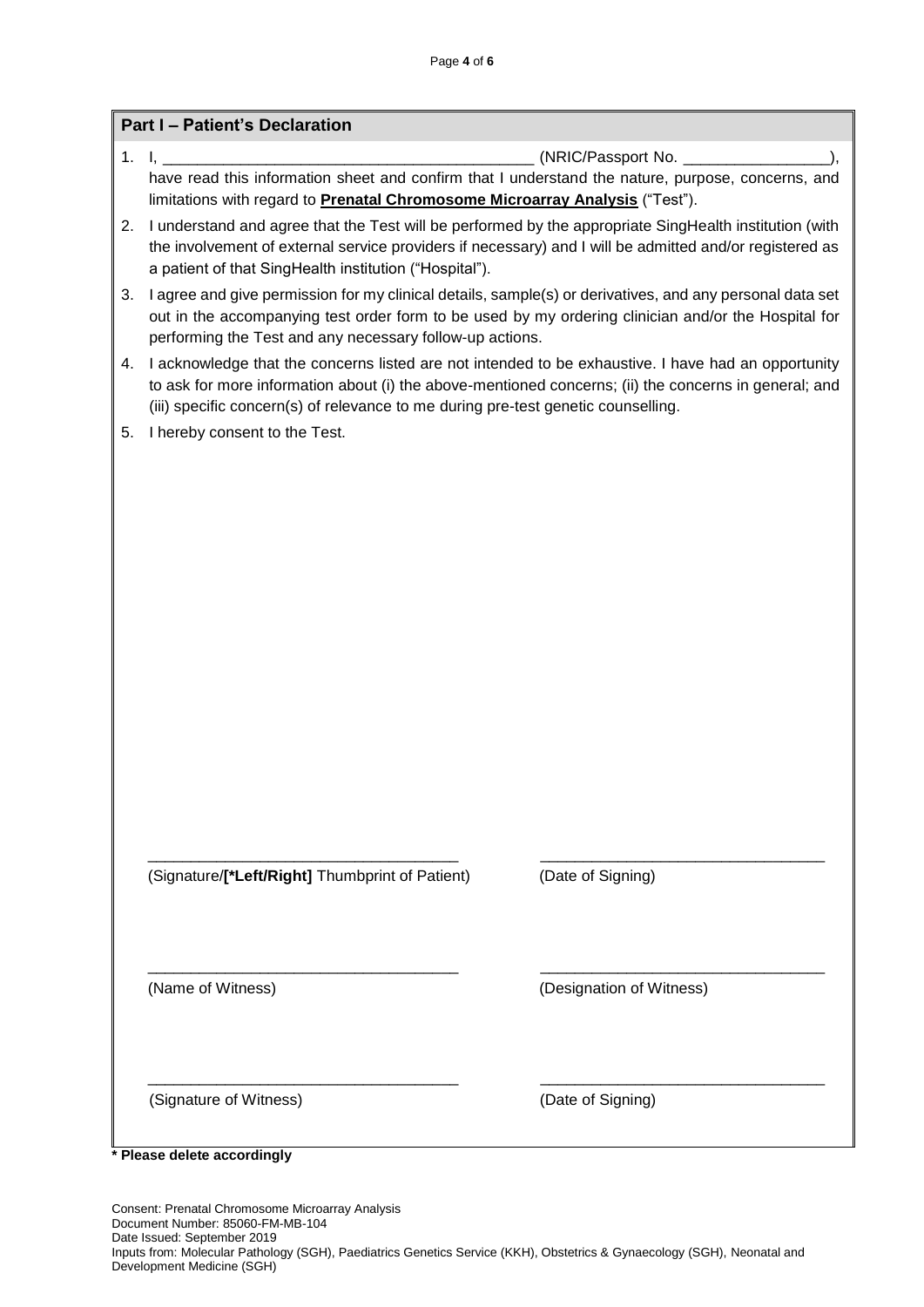| Part II - Parent's / Legal Guardian's / Donee's / Deputy's Declaration (herein referred to<br>as the "Authorised Person") (if applicable) |                                                                                                        |  |  |  |
|-------------------------------------------------------------------------------------------------------------------------------------------|--------------------------------------------------------------------------------------------------------|--|--|--|
|                                                                                                                                           |                                                                                                        |  |  |  |
|                                                                                                                                           | the *Parent / Legal Guardian / Donee / Deputy of ________________________________                      |  |  |  |
|                                                                                                                                           | (NRIC/Passport No. __________________________) ("Patient"), have read this information sheet and       |  |  |  |
|                                                                                                                                           | confirm that I understand the nature, purpose, concerns, and limitation with regard to Prenatal        |  |  |  |
|                                                                                                                                           | <b>Chromosome Microarray Analysis ("Test").</b>                                                        |  |  |  |
| 2.                                                                                                                                        | I understand and agree that the Test will be performed by the appropriate SingHealth institution (with |  |  |  |
|                                                                                                                                           | the involvement of external service providers if necessary) and the Patient will be admitted and/or    |  |  |  |

registered as a patient of that SingHealth institution ("Hospital"). 3. I agree and give permission for the Patient's clinical details, sample(s) or derivatives, and any personal data set out in the accompanying test order form to be used by the Patient's ordering clinician and/or

- the Hospital for performing the Test and any necessary follow-up actions. 4. I acknowledge that the concerns listed are not intended to be exhaustive. I have had an opportunity to ask for more information about (i) the above-mentioned concerns; (ii) the concerns in general; and
	- (iii) specific concern(s) of relevance to me during the pre-test genetic counselling.
- 5. I hereby consent for the Patient to undergo the Test.

(Signature/**[\*Left/Right]** Thumbprint of (Date of Signing) Authorised Person)

(Name of Witness) (Designation of Witness)

(Signature of Witness) (Date of Signing)

**\* Please delete accordingly**

Consent: Prenatal Chromosome Microarray Analysis Document Number: 85060-FM-MB-104 Date Issued: September 2019 Inputs from: Molecular Pathology (SGH), Paediatrics Genetics Service (KKH), Obstetrics & Gynaecology (SGH), Neonatal and Development Medicine (SGH)

\_\_\_\_\_\_\_\_\_\_\_\_\_\_\_\_\_\_\_\_\_\_\_\_\_\_\_\_\_\_\_\_\_\_\_\_ \_\_\_\_\_\_\_\_\_\_\_\_\_\_\_\_\_\_\_\_\_\_\_\_\_\_\_\_\_\_\_\_\_

\_\_\_\_\_\_\_\_\_\_\_\_\_\_\_\_\_\_\_\_\_\_\_\_\_\_\_\_\_\_\_\_\_\_\_\_ \_\_\_\_\_\_\_\_\_\_\_\_\_\_\_\_\_\_\_\_\_\_\_\_\_\_\_\_\_\_\_\_\_

\_\_\_\_\_\_\_\_\_\_\_\_\_\_\_\_\_\_\_\_\_\_\_\_\_\_\_\_\_\_\_\_\_\_\_\_ \_\_\_\_\_\_\_\_\_\_\_\_\_\_\_\_\_\_\_\_\_\_\_\_\_\_\_\_\_\_\_\_\_